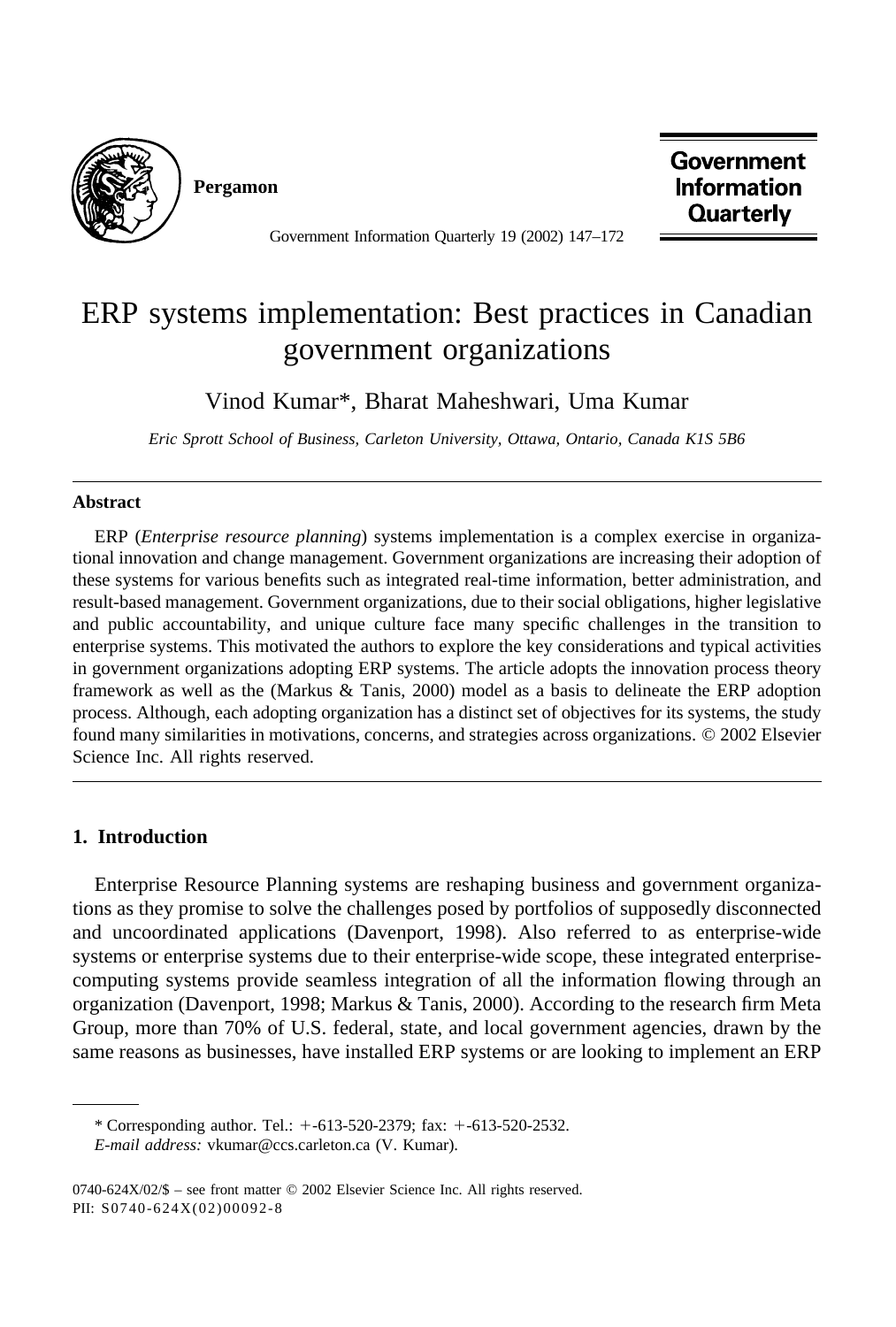system in the next five years. ERP vendors are wagering that the coming years will see government agencies around the world making a big push to purchase ERP applications to amend or replace their aging legacy systems.

Organizations that have adopted successfully ERP systems to manage their operations view them as one of the most important innovations that have lead to the realization of substantial tangible and intangible improvements in a variety of areas (Davenport, 1998, 2000, Markus & Tanis, 2000). However, there are a number of examples in which organizations were not successful in reaping the potential benefits that motivated them to make large investments in these systems (Davenport, 1998, 2000; Markus & Tanis, 2000). In the near-term, managers find ERP projects to be the most difficult systems development projects (Wilder & Davis, 1998). ERP projects are set apart by their complexity, enterprise-wide scope and challenges posed by the accompanying large-scale organizational changes in transition to new systems and processes. In the long-term, the impact on the organization's information technology (IT) support and maintenance and organizational performance of ERP projects is still unknown (Glass, 1998). Despite wide spread popularity of ERP, not all organizations are aggressively adopting ERP systems. Some have adopted certain standalone or partially integrated functional modules, while some organizations have even discontinued implementing ERP systems after adoption (Davenport, 1998; Bingi et al., 1999).<sup>1</sup>

ERP implementation is a complex exercise in technology innovation and organizational change management (Markus & Tanis, 2000). The ERP adoption process is also important because ERP applications lock the operating principles and processes of the organization into software systems. Organizations must reconcile the technological imperatives of the enterprise systems with the business needs (Davenport, 1998). The cost, complexity, investment of time and staff, and implications of modifications, make a rollback after adoption very difficult. One extreme example of not getting strategic ERP adoption choices right is FoxMeyer Drugs, where the bankruptcy trustees are suing its systems' vendor and consultant company, blaming the ERP system for its business failure (Davenport, 1998).

The government of Canada is exploring new and better ways of delivering its services to Canadians, including alternative service delivery, public/private partnerships, and privatization. Many alternatives to traditional departmental structures for delivering programs, such as ongoing program review, a move to corporate-like administration and result-based management, have been identified. The government is vigorously pursuing those alternatives. The strategic use of IT is playing a key role in this modernization process. The Canadian government's management of information technology policy (last revised in 1994) has set its objectives, "to ensure that information technology is used as a strategic tool to support government priorities and program delivery, to increase productivity, and to enhance and support its corporate goals such as service to the public" (Nilsen, 1999, p. 15). The policy goes on to state that the government is to ". . . use a business-case approach. . . . . to select and approve government information technology based investments" and requires government institutions to ". . . make information more easily accessible" (Management of Information Technology, 1994, pp. 1–2). The Treasury Board Secretariat has established a new three-year strategic direction for information technology, which will guide progress and investment across government (OAG Report, 1999). A major information systems initiative in the direction towards realization of corporate-like administration and result-based man-